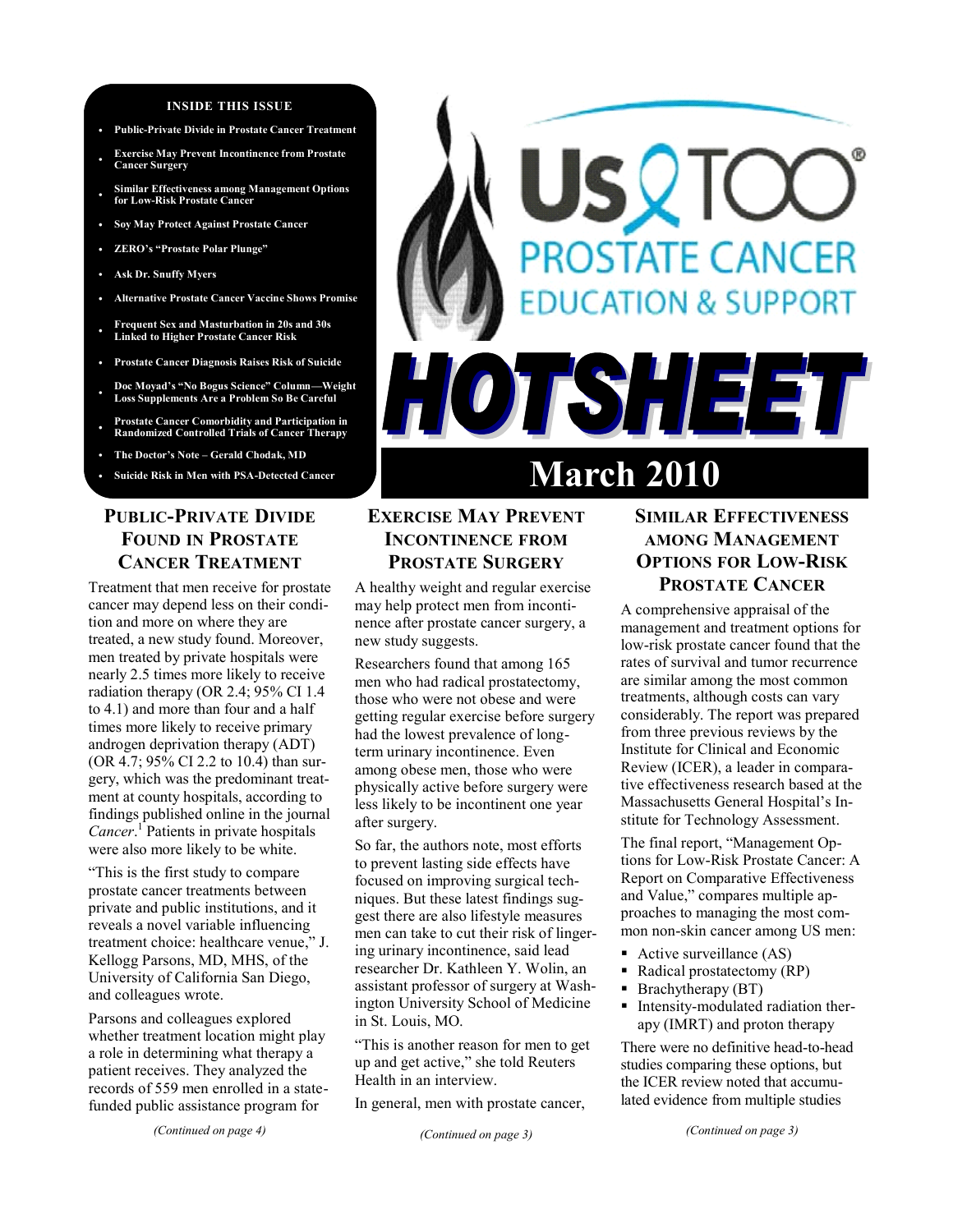#### Prostate Cancer Patient Support - Call 1-800-80-Us TOO, or Go to <www.ustoo.org>



WEBSITE: WWW.USTOO.ORG COPYRIGHT 2010, US TOO INTERNATIONAL, INC.

## **SOY MAY PROTECT AGAINST PROSTATE CANCER By Krista Haynes, RD, LD**

Soy has been touted for its benefits in breast cancer prevention and survival, but studies show that soy also may reduce the risk of prostate cancer development and progression. Scientific evidence shows this and other important health benefits for men who consume soy and does not find any negative effects on reproductive health.

A 2004 study published in *Urology* showed that eating soy may improve prostate cancer outlook. The study included 29 Australian men with prostate cancer who were waiting to undergo a radical prostatectomy. Researchers divided the men into three groups to test how soy affects levels of prostatespecific antigen or PSA, a protein found in prostate cells that is used to screen for and track cancer. They found that consuming about 2 ounces of soy daily for a month resulted in a 13 percent drop in total PSA.

Additional research published in the 2004 journal Prostate reported lower levels of PSA among men with earlystage prostate cancer who drank about 2 ounces of soy daily in a smoothie, compared with a control group.

These studies suggest that isoflavones in soy may protect against prostate cancer. Isoflavones are plant compounds that have estrogen-like properties and hinder the body's natural estrogen from attaching to cells. Normally, estrogens hook onto a cell"s tiny receptor proteins, and they can change the cell"s chemistry and cause it to become cancerous.

Other studies suggest that soy con-



sumption can help reduce the risk of developing prostate cancer. An analysis of 14 epidemiological studies published in the American Journal of Clinical Nutrition showed that increased intake of soy resulted in a 26 percent reduction in prostate cancer risk. Researchers found a 30 percent risk reduction with nonfermented soy products such as soymilk and tofu. The results suggest that the type and quantity of soy foods may affect the level of protection against prostate cancer.

Like most other plant foods, the most healthful choices in soy foods are those that are minimally processed so they retain more nutrients. Processed soy products such as veggie burgers may not be as beneficial as tofu and other less processed soy products.

The Japanese diet generally includes about 2 to 3 ounces of whole soy, three to four days a week. Japan has one of the lowest rates of prostate cancer in the world, possibly due to this typically soy-rich diet.

Studies suggest that soy products also lower serum cholesterol levels, in part due to their rich content of soluble fiber, and that the isoflavones and soy protein enhance bone health. Soy foods contain all three macronutrients – complete protein, carbohydrate, and fat – as well as vitamins and minerals such as calcium, folic acid, and iron.

It is important to remember that the benefits seen in soy consumption may

*(Continued on page 4)*

## **SAVE THE DATES!**

August 20-21, 2010

Us TOO 20th Anniversary Celebration & Symposium

Chicago, IL

Watch for more info at <www.ustoo.org>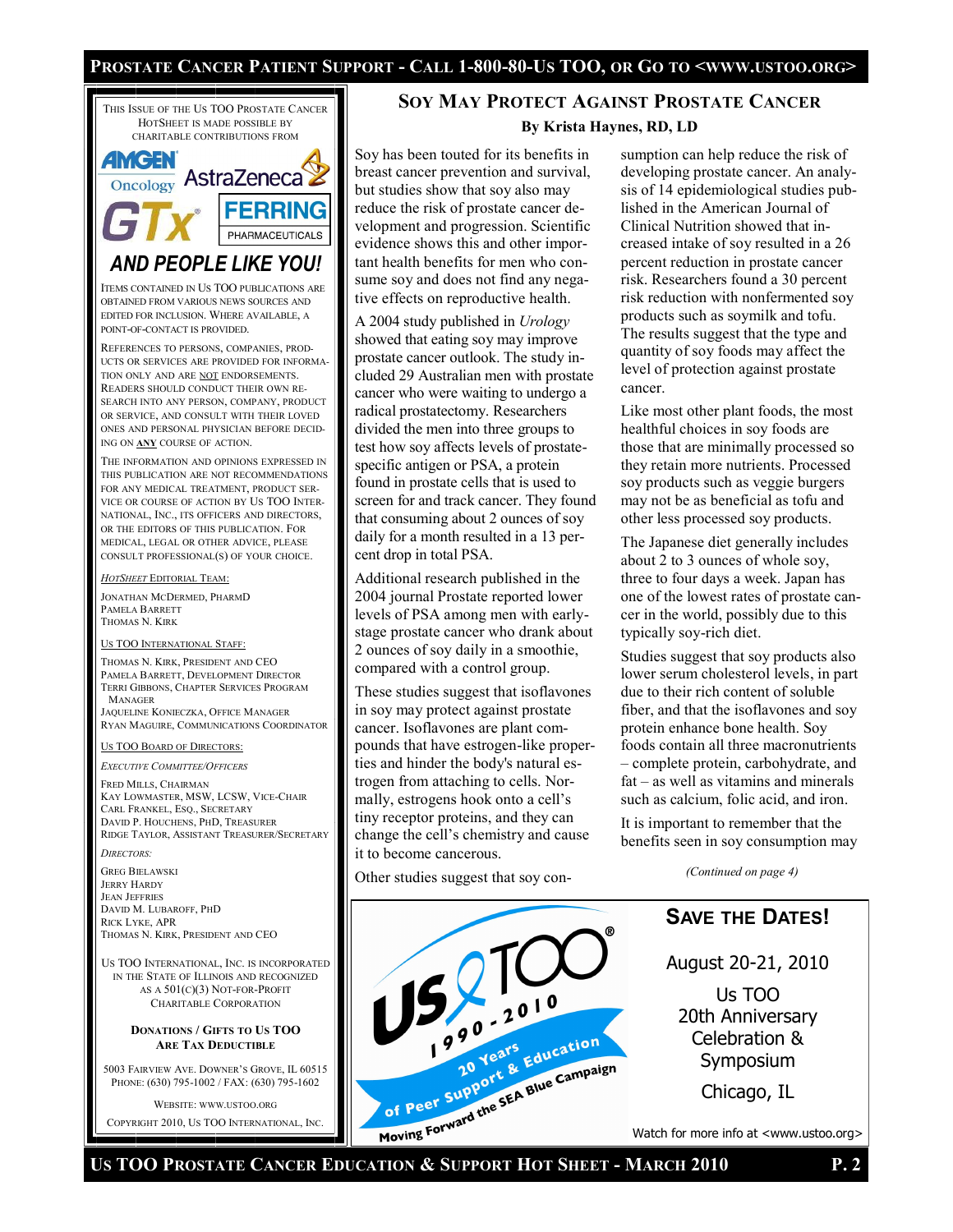#### **PREVENTING INCONTINENCE**

*(Continued from page 1)*

like all other men, are encouraged to follow a healthy lifestyle, which includes regular exercise. A study published last month found that men with prostate cancer who got as little as 15 minutes of exercise per day had lower mortality rates than inactive men during the two-decade study period.

For their study, published online ahead of print in the *Journal of Urology*, Dr. Wolin and her colleagues looked at urinary incontinence rates among 165 men roughly one year after radical prostatectomy. All men had reported on their exercise habits preoperatively; those who exercised for at least one hour per week were considered active.

Overall, the researchers found that obese, sedentary men had the highest rate of long-term incontinence, at 41%. Active, non-obese men had the lowest rate, at 16%. Among obese men who were physically active, onequarter were incontinent, which was identical to the rate among non-obese, inactive men – suggesting, the researchers say, that exercise can offset the negative effects of obesity.

Exactly why exercise might prevent incontinence is unclear. It's possible, Dr. Wolin said, that exercisers have better overall muscle tone, which may help with bladder control. Also, longtime exercisers are more likely to perform post-surgery Kegel exercises, which strengthen the pelvic-floor muscles and may improve incontinence and sexual function.

According to Dr. Wolin, more studies are needed to see whether certain types and intensities of exercise are more effective than others.

*Reuters Health, 11 January 2010*

**Want to learn more about local prostate cancer support group activities? Read the**

## CHAPTER NEWS!

**at www.ustoo.org!**

#### **LOW-RISK CANCER**

*(Continued from page 1)*

over the years suggests that overall survival and the rate of cancer recurrence are similar among all options. There are different risks for certain side effects and complications, but no treatment stands out as superior overall. Because low-risk prostate cancer is typically slow-growing and may not cause any symptoms, AS is a reasonable option, particularly for men 65 and older, most of whom will never have their cancer progress to the point where it requires treatment.

The ICER report included a review of published literature on treatment as well as simulation modeling to project the long-term effects of each treatment approach. The clinical effectiveness of RP, BT and IMRT was judged to be comparable for most men, while there was not enough evidence to date to make a comparison on proton therapy. Evidence on AS was stronger for men over 65, so its clinical effectiveness was judged as comparable to immediate treatment. Long-term outcomes with AS are not yet available, but for younger men AS may still be an option given that RP or RT can be done if testing suggests the cancer is growing.

The ICER report also found that, based on Medicare payments, AS costs approximately \$300-\$1,000 per year, while BT and RP procedures cost approximately \$10,000. IMRT and proton therapy are more expensive, costing \$20,000 and \$35,000 per treatment course, respectively.

"ICER works hard to create unbiased, fully-informed appraisals of disease management and treatment options so that patients, clinicians, and payers can trust the information produced," stated Steven D. Pearson, MD, MSc, FRCP, and President of ICER. "The results of the summary report on lowrisk prostate cancer are an example of how scientifically-sound comparative effectiveness research can be presented in an actionable way for multiple audiences. Ultimately, this type of research can help improve patient outcomes and overall value in the healthcare system. "

*ScienceDaily, 11 January 2010*

#### **PROSTATE POLAR PLUNGE**

**CEO hops into the Potomac for a great cause**

In a dramatic display of "manliness", one man jumped into the glacial waters of the Potomac River in an effort to end prostate cancer.

ZERO, a non-profit organization whose goal is to end prostate cancer, turned January into "Manuary," a month dedicated to boys being boys and doing manly things. According to this organization, part of being a man is knowing the importance of getting tested each year for prostate cancer.

The campaign"s goal was to raise \$20,000 and Skip Lockwood, CEO of ZERO, decided to make it more interesting. Lockwood promised that if the goal was reached, he would take a polar bear plunge into the frigid Potomac.

However, in the final week of January, it looked as though Lockwood might have been off the hook. Still several thousands of dollars short, it appeared as though the goal of \$20K would not be reached. But this all changed in the final two days of January. The goal was exceeded with donations coming in from all over the United States.

This was great news for the prostate cancer community because such a large amount will be a huge help and go towards prostate cancer testing and advocacy for increased research. On the other hand, this might not have been the best news for Lockwood, because it meant he would have to hop into the freezing cold waters.

Lockwood's 'Plunge' took place on 4 February 2010 at 10 am. The event was held at Oronoco Bay Park.

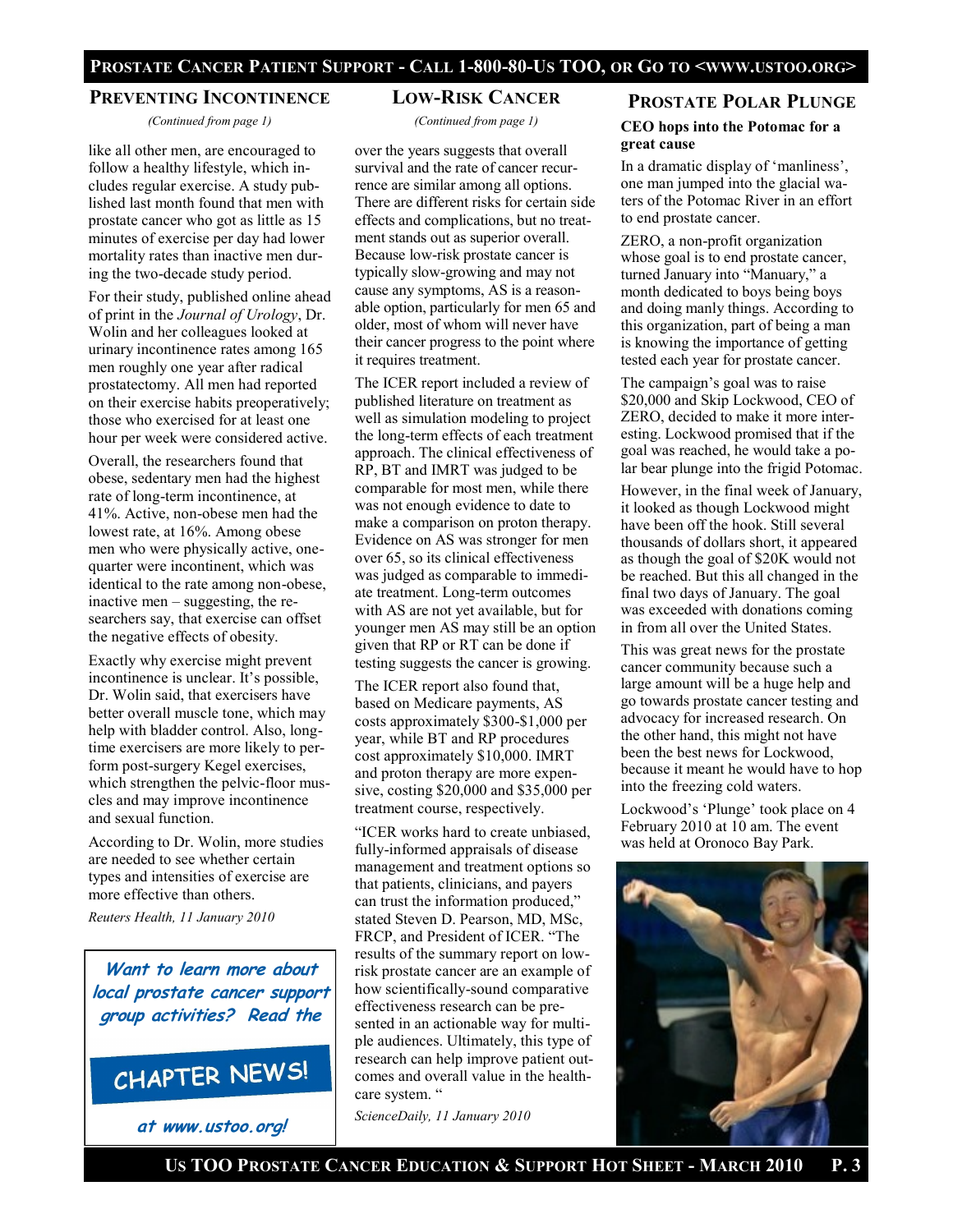## **ASK DR. SNUFFY MYERS**

*Editors' note*: In the spirit of information sharing, we have invited certain physicians and others to provide comments and opinions for Us TOO"s *HotSheet.* It is our desire to enrich the content of the *HotSheet*  to empower the reader. Each piece contains the opinions and thoughts of its author and is not necessarily those of Us TOO International.

#### Dear Dr. Myers,

The latest deeper analysis from the European prostate cancer study that said the impact of screening went from a 20% reduction of mortality to 31% is the article. I was wondering what your thoughts were.

It is really good to see that the European trial on screening – whose results were published in the New England Journal of Medicine in 2009 – is getting a closer look. As originally published, I thought the study significantly underestimated the benefit of screening; I outlined these issues in great detail in Volume 11 #3 of my newsletter, the Prostate Forum. This current reanalysis corrects some of the most significant problems I saw with the original analysis. However, even the reanalysis underestimates the benefit of screening for prostate cancer and the reason is very obvious.

At the time the paper was published, the deaths in the observation arm were just beginning to take off. Just a rough glance at the survival curves are enough to see that at least another 5 years of follow up are going to be needed for us to fully measure the survival benefit of screening. I think this fact is of great importance.

As a part of the health care reform debate in the United States, there has been an unfortunate focus on trying to save money by limiting or even eliminating screening for prostate cancer.

At the heart of the matter is the fact that prostate cancer is such a variable disease: each newly diagnosed man must be evaluated to determine whether he has a high-risk prostate cancer or one that's growing so slowly it poses little risk to his overall health. Because of this variability, many health care experts conclude that each

year many men with slow-growing cancers are needlessly subjected to surgery or radiation therapy. They argue that this over-treatment has left many men impotent and incontinent, needlessly inflating health care costs at a time when our nation can little afford to waste resources.

And in truth, the ideal screening system for prostate cancer catches potentially lethal prostate cancers early and treats them effectively, while not needlessly treating patients' slowgrowing non-aggressive diseases. But eliminating or limiting screening is not the answer. The answer is to ensure that men with low grade, slowly growing cancers are not over treated. And at this point, the European trial is the best source of information that we have for estimating the number of men who will die because of this costsaving approach.

#### **BENEFITS OF SOY**

*(Continued from page 2)*

be due, in part, to people replacing meat, dairy, and eggs with high-fiber, plant protein sources. Soy products make convenient and tasty substitutes for meat and other unhealthy foods that people are looking to avoid. However, the benefits of complete protein and soluble fiber are found in an array of plant foods, and a vegan diet can be nutritionally complete without the inclusion of soy.

Consuming some soy as part of a plant -based diet of whole grains, fruits, vegetables, and beans will be far more beneficial than just adding soy to an unhealthy, typical American diet high in saturated fat, refined sugars, and cholesterol.

Those wishing to prevent or slow the progression of estrogen-sensitive cancers such as breast and prostate cancer may benefit from including modest amounts of soy in a balanced plantbased diet. Soy foods are becoming widely available in restaurants and grocery stores with the increasing interest in vegetarian diets and overall healthier lifestyles.

#### **PUBLIC-PRIVATE DIVIDE**

*(Continued from page 1)*

low-income patients, known as Improving Access, Counseling and Treatment for Californians with Prostate Cancer (IMPACT), who received treatment between 2001 and 2006.

Of the participants, 315 received treatment from county hospitals and 244 received care from private facilities. No significant difference existed between the two groups in terms of age and tumor characteristics, yet the patients received varying therapies. "Men treated at county hospitals were significantly more likely to undergo surgery, whereas those treated by private providers were more likely to undergo radiotherapy or primary androgen deprivation, irrespective of age, race, comorbidity status, clinical tumor stage, Gleason sum, and D"Amico risk stratification" explained Parsons.

"In this economically disadvantaged cohort, prostate cancer treatments differed significantly between county hospitals and private providers," the authors wrote. "These data reveal substantial variations in treatment patterns between different types of healthcare institutions that – given the implications for health policy and quality of care – merit further scrutiny."

The researchers noted including the IMPACT database in the study population may limit the study"s results.. IMPACT patients generally have more severe cancer than in the general US population; thus the findings may not reflect patients from other regions and socioeconomic groups.

"A likely explanation for this imparity is that the initial provider in the county hospitals was always a urologist, whereas at the private venues the initial providers were a mix of urologists, radiation oncologists, and medical oncologists," the authors wrote. To help patients make informed decisions, develop appropriate expectations, and avoid making regretful decisions, the authors proposed that patients with localized prostate cancer be provided access to multiple care providers to expose them to a variety of opinions and information about their disease.

*MedPage Today, 25 January 2010*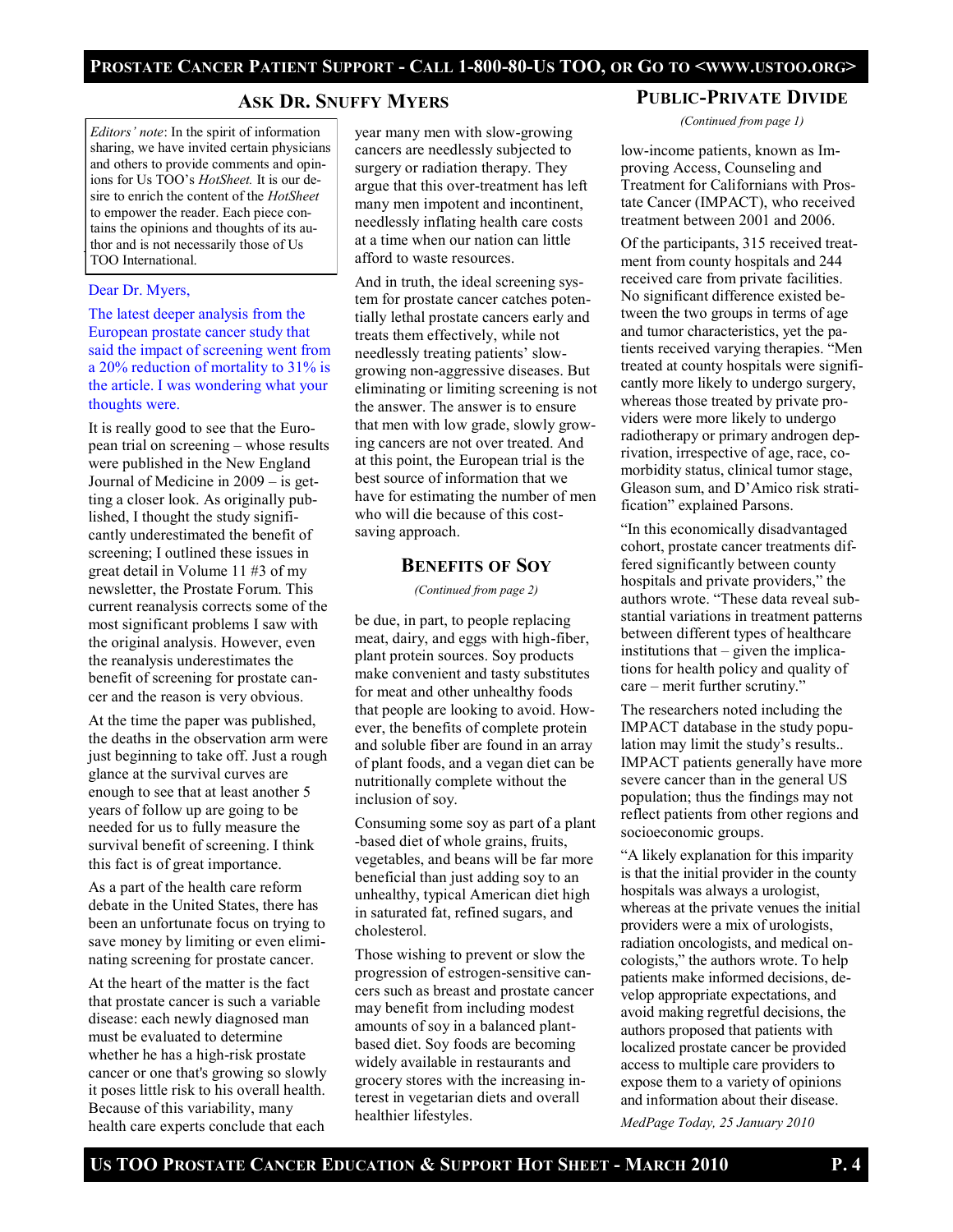## **ALTERNATIVE PROSTATE CANCER VACCINE SHOWS PROMISE**

A prostate cancer vaccine that uses relatives of smallpox virus helped patients with advanced and otherwise untreatable cancer live longer, US researchers reported in January. The vaccine, called Prostvac-VF, is being developed by BN ImmunoTherapeutics, a division of Danish biotech firm Bavarian Nordic.

Tests on 125 men with advanced prostate cancer that was resistant to drugs showed they lived more than 8 months longer than men not treated with the vaccine, said Dr. Philip Kantoff of the Dana-Farber Cancer Institute and Harvard Medical School in Boston, who helped lead the study.

"The average survival for these men is two years," Kantoff said in a telephone interview. "At three years, 30 percent of the men who got the vaccine were still alive." He said a larger study with more men was being planned for later this year. The study, reported in part at several cancer meetings over the past few months, is detailed in the *Journal of Clinical Oncology*.

Prostvac takes a different approach from and is earlier in development than Dendreon Corp"s prostate cancer vaccine, called Provenge®. Both are so-called therapeutic vaccines, which treat a disease as opposed to vaccines that prevent infection. The Dendreon vaccine uses a patient's own immune system cells, manipulating them to

*(Continued on page 8)*



**To join, visit http://ustoo.inspire.com**

## **FREQUENT SEX AND MASTURBATION IN 20S AND 30S LINKED TO HIGHER PROSTATE CANCER RISK**

Men who are very sexually active in their 20s and 30s are more likely to develop prostate cancer, especially if they masturbate frequently, according to a study (*BJU Int*, Vol. 103, pp 178- 85, 2009). However the UK research team also found that frequent sexual activity in a man"s 40s appears to have little effect and even small levels of activity in a man"s 50s could offer protection from the disease.

The study, led by the University of Nottingham, looked at the sexual practices of more than 431 men who had been diagnosed with prostate cancer before the age of 60, together with 409 controls. Men who took part in the study were asked about all aspects of their sex life from their 20s onwards, including how old they were when they became sexually active, how often they masturbated and had intercourse, how many sexual partners they had had and whether they had had any sexually transmitted diseases.

The study participants, who were recruited by their family doctors, were asked to fill in a questionnaire about their sexual habits in each decade of their life since their 20s. All the men with prostate cancer had been diagnosed in their 50s. Most of the men who took part in the study (97%) were white and the majority was currently married (84%) or widowed, separated or divorced (12%).

A number of interesting points came out of the study:

- 59% of the men in both groups said that they had engaged in sexual activity (intercourse or masturbation) 12 times a month or more in their 20s. This fell steadily as they got older, to 48% in their 30s, 28% in their 40s and 13% in their 50s.
- 39% of the cancer group had had 6 or more female partners compared with 31% of the control group.
- Men with prostate cancer were more likely to have had a sexually transmitted disease than those without prostate cancer.

More men with prostate cancer fell into the highest frequency groups in each decade when it came to sexual activity (intercourse and masturbation)

than men in the control group. 40% of men in the cancer group fell into the highest frequency category in their twenties (20 or more times a month) compared to 32% in the control group. Similar patterns were observed in the men"s thirties and forties. By the 50s it had evened out, with  $31\%$  in each group falling into the most frequent category (ten or more times a month).

"What makes our study stand out from previous research is that we focused on a younger age group than normal and included both intercourse and masturbation at various stages in the participants" lives," says Dr Dimitropoulou. "Overall we found a significant association between prostate cancer and sexual activity in a man"s 20s and between masturbation and prostate cancer in the 20s and 30s. However there was no significant association between sexual activity and prostate cancer in a man"s 40s.

*ScienceDaily, 27 January 2009*

## **PROSTATE CANCER DIAGNOSIS RAISES RISK OF SUICIDE**

A team at Harvard and Brigham & Women"s Hospital in Boston used data from more than 340,000 prostate cancer patients diagnosed between 1979 and 2004, comparing rates of suicide and deaths from heart disease to those in the general population.

"We were interested in that window of time in the year following diagnosis," said Lorelei Mucci of Brigham & Women"s and the Harvard School of Public Health, who worked on the study published in the *Journal of the National Cancer Institute*. In that period, the team saw a 90 percent increase in the risk of suicide among men diagnosed with prostate cancer vs. men in the general population.

Overall, 148 men committed suicide. Mucci said while the number is small, the suicide rate is still far higher than the expected rate based on rates of suicide among men in the general population in a year. The increased risk of death was even greater for

*(Continued on page 8)*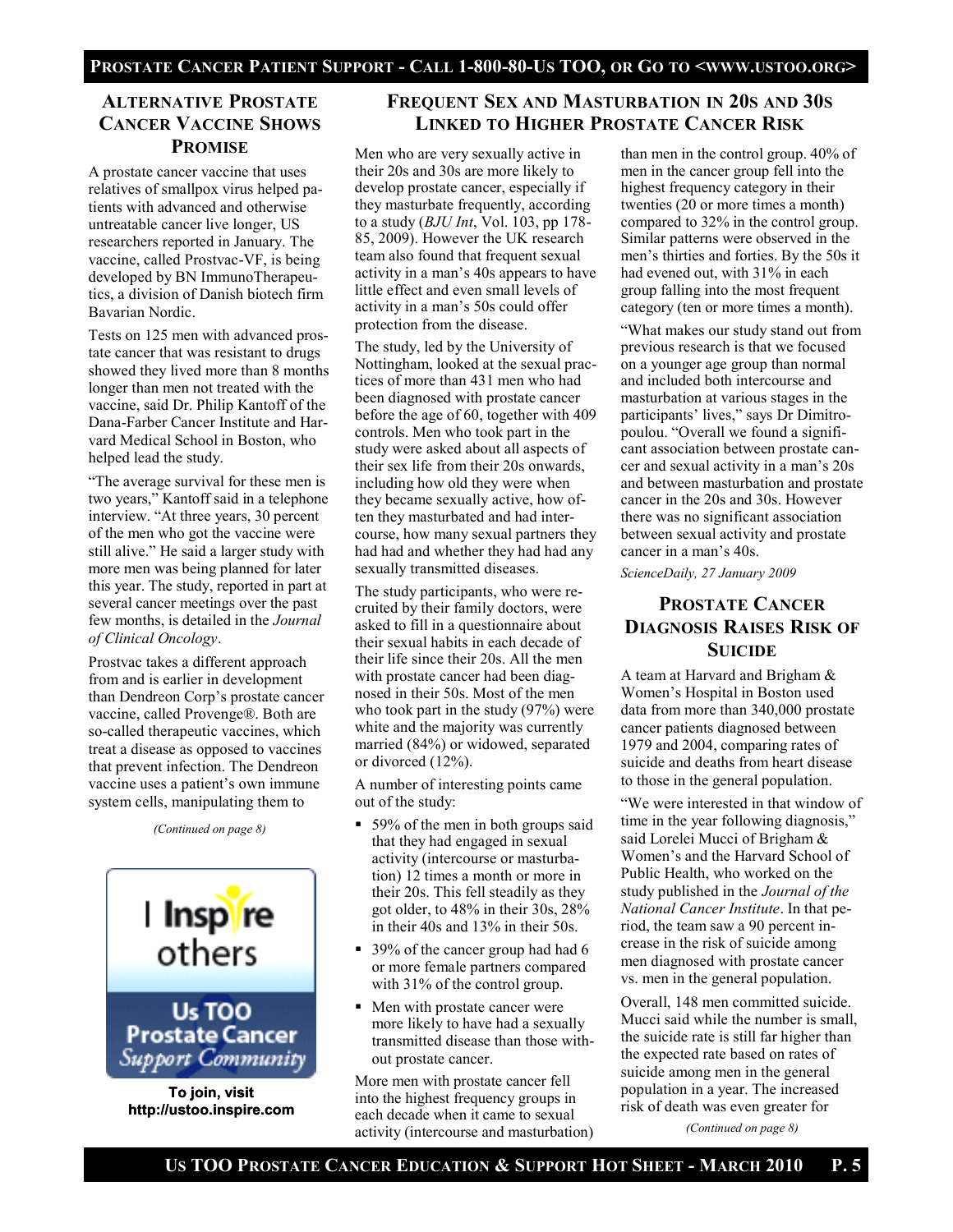## **DOC MOYAD'S WHAT WORKS & WHAT IS WORTHLESS COLUMN, ALSO KNOWN AS ―NO BOGUS SCIENCE‖ COLUMN**

**―Weight loss supplements are a problem so be careful and pick the ones that are heart healthy – Part 1 of a semi-exciting 2 part series!‖**

> Mark A. Moyad, MD, MPH, University of Michigan Medical Center, Department of Urology

*Editors' note*: In the spirit of information sharing, we have invited certain physicians and others to provide comments and opinions for Us TOO"s *HotSheet.* It is our desire to enrich the content of the *HotSheet*  to empower the reader. Each piece contains the opinions and thoughts of its author and does not necessarily reflect those of Us TOO International.

**Bottom Line:** Most effective weight loss supplements have worked as stimulants that also raise heart rates and blood pressure (no thanks). Never take a weight loss supplement that is not heart healthy. My two favorite heart healthy supplements are fiber (from cereal and some pills) and fish oil.

I know! I know! Everyone is on a diet and looking for the magic pill! Heck, I cannot wait for that magic pill, but I have been waiting 45 years as of February 15th and still nothing that is safe and effective enough to get me to do cartwheels (and I cannot do cartwheels anyway) is out there!

Ephedra, a dietary supplement, worked – but it also damaged the hearts of some people for life so it is gone, and hydroxcut (one of the biggest sellers in the US in 2008 and in 2009) even had some patients go into liver failure.<sup>1</sup> "Bitter orange" is a popular ingredient, but that is just another stimulant and so is "guarana" that is found in supplements!

We have prescription drugs, but one has funky side effects that I will not mention in this column in case you are eating dinner, and the other is a stimulant that could raise blood pressure. The problem is that we need to lower expectations of the amount of weight or waist that can be lost on a pill and that will help.

My favorite weight loss pill currently is fish oil, but people need to take several grams of the active ingredients (EPA&DHA=omaga-3) to copy what worked in the clinical trials. If you are

already on blood thinners or have heart disease issues please check with your doctor to see if you can take 1-2 grams of omega-3 fatty acids found in fish oil. Most fish oil pills have about 1 gram of oil total, but only 300-400 mg of omega-3 fatty acids that is why you would have to take about 4 fish oil pills a day at least. Two pills a few hours before lunch and 2 pills a few hours before dinner.

Fish oil can lower "triglycerides" which is part of the cholesterol test and that is a good thing because belly fat is stored as triglycerides. Just remember what I mean when I say 1-2 grams because that is of the active ingredients (omega-3), and not the total weight of the pill (check those labels folks). Fish oil can make you feel full and delay the absorption of a meal so some studies have had participants take the pills with the meal (you choose). Regardless, at least they are heart healthy for most people.

Research shows that along with exercise at least 3 times a week it can increase lean muscle and help you lose a few extra pounds over 6 months-not spectacular but at least heart healthy! Fish oil also seems to improve arthritis and improve mental health and the pills are usually free of mercury and contaminants because they come from tiny fish (sardines and anchovies).

The next pill or product we will talk about is fiber, but you are going to have to wait till the next *HotSheet*  issue because there is a lot to talk about and it will keep you interested in reading my column (kind of like a good old fashioned soap opera).

#### Reference

1. Fong TL, Klontz KC, Canas-Coto A, et al. Hepatotoxicity due to hydroxycut: A case series. *Am J Gastroenterol*, 26 January 2010; Epub ahead of print.

## **PROSTATE CANCER, COMORBIDITY, AND PARTICIPATION IN RANDOMIZED CONTROLLED TRIALS OF THERAPY**

Chao HH, Mayer T, Concato J, Rose MG, Uchio E, Kelly WK

#### **J Investig Med, Epub ahead of print**

Randomized controlled trials (RCTs) evaluate the potential benefits of chemotherapy regimens and guide clinical care for patients with cancer. Inclusion criteria for RCTs are usually stringent and may exclude many patients seen in clinical practice. Our objective was to determine the proportion of men with castrate-resistant prostate cancer (CRPC) in a clinical setting that would have been excluded from major phase 3 RCTs.

We reviewed eligibility criteria from 24 phase 3 clinical trials evaluating chemotherapy for CRPC active from January, 2004, through April, 2008. We created a common list of criteria used in at least 3 studies and separately considered the criteria from a prominent RCT (TAX 327). We applied these criteria to a population of patients with CRPC treated during 2004 to 2006 at the Veterans Affairs Connecticut Healthcare System.

Among 106 patients with CRPC, 99 (93%) had complete medical records, and 45 (45%) of the 99 would have been excluded from RCTs. Common reasons for exclusion were abnormal laboratory values, other malignancies, and other serious medical conditions including cardiac disease.

Almost half of the CRPC patients examined in a clinical setting would have been ineligible for phase 3 RCTs, highlighting that such trials may not be applicable to general oncology practice. \*\*\*\*\*

> SAVE THE DATE September 19, 2010

SEA Blue Prostate Cancer Walk "n Run Lincoln Park, Chicago, IL \*\*\*\*\*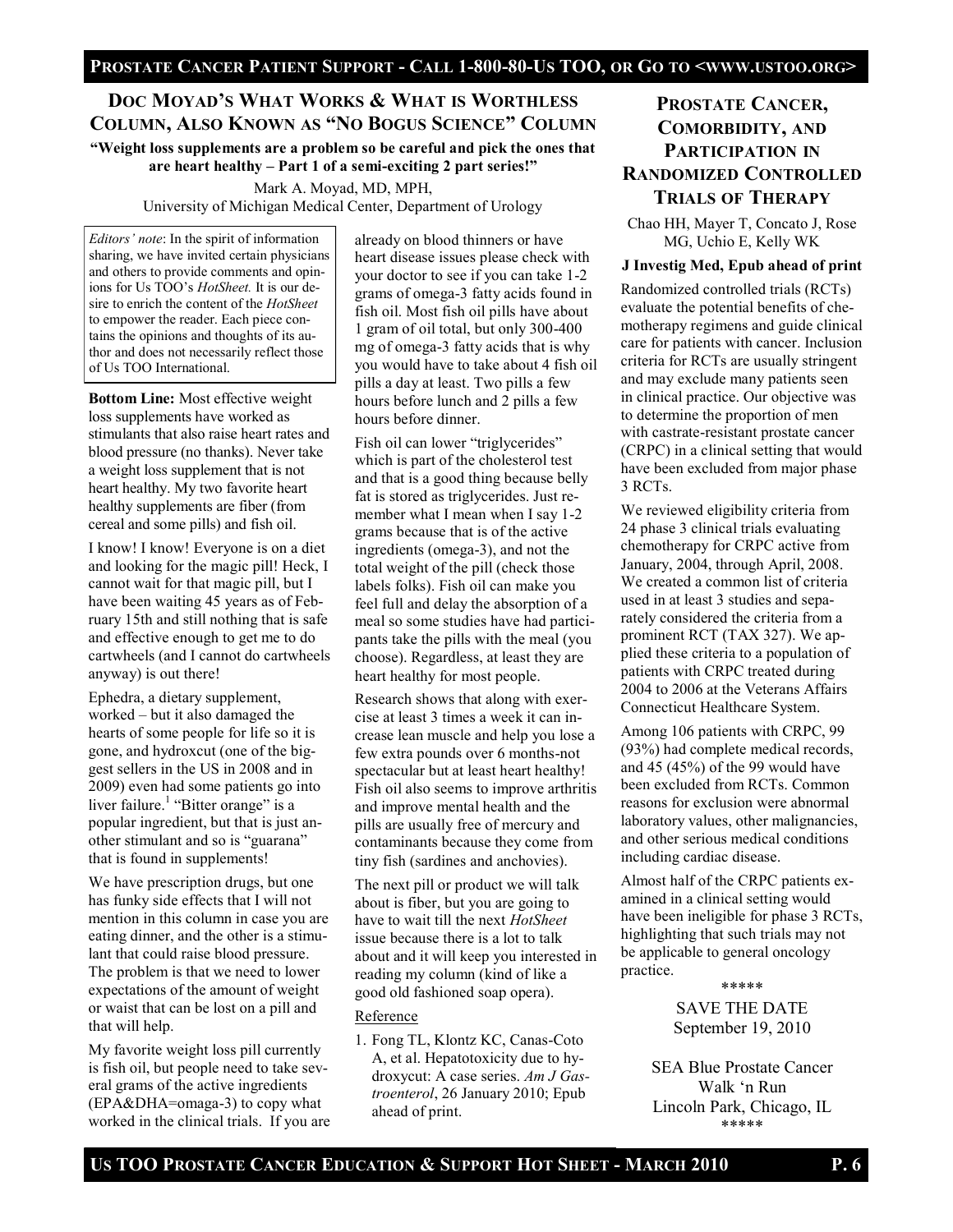## **THE DOCTOR'S NOTE – GERALD CHODAK, MD**

*Editors' note*: In the spirit of information sharing, we have invited certain physicians and others to provide comments and opinions for Us TOO"s *HotSheet.* It is our desire to enrich the content of the *HotSheet*  to empower the reader. Each piece contains the opinions and thoughts of its author and is not necessarily those of Us TOO International.

The most important article in this month"s *HotSheet* is a review by a task force at the Mass General Hospital on the results with radical prostatectomy, IMRT, brachytherapy and active surveillance for men with low risk prostate cancer, defined as a cancer detected by a PSA less than 10 ng/mL with a Gleason score less than 7. This represents at least 60% of all new cases diagnosed in the United States.

*HotSheet* readers should be aware that the conclusions were not based on any head to head comparisons but rather a careful, systematic review of the literature. Nevertheless, without a randomized trial, they must be viewed cautiously. Their analysis suggests that for men over 65, active surveillance gives the best outcome when factoring in quality of life. Nearly 40% of these men will die of some other cause before their cancer progresses and of the ones surviving, delayed treatment in the approximately 30% needing it yields excellent results.

The report also concludes that active surveillance is even a reasonable option for younger men with the same tumor characteristics. Another important point is that the costs vary considerably with proton beam and IMRT costing the most without any evidence they are worth the added expense. No doubt, this report is likely to be strongly criticized by many surgeons and radiotherapists.

**The Bottom Line: At the very least, all men with low risk disease should be made aware of these findings and have a chance to discuss active surveillance with their doctor. Men over 65 who are told that active surveillance is dangerous or definitely inferior, or not told about it all should seek a second opinion. Proton Beam therapy is most costly without any evidence it is better.**

Sex, soy and exercise are also in the

news with articles suggesting that masturbation or sexual activity early in life is bad whereas soy and exercise are good. The role of sexual activity has been explored periodically with some articles claiming more is good while others concluding the opposite. The study design of this report makes the conclusions very suspect. The truth is we just don"t know and this article does not resolve the issue. Scientifically, it is difficult to understand why masturbation would have an adverse effect.

While I am hopeful that soy and exercise are true given my own daily soy intake and exercise level, the problem again is the study design used in these reports; they are neither prospective, randomized nor well controlled. Improperly performed studies like these could be done from now until doomsday and they can never tell us the true value of these interventions. By now many *HotSheet* readers must be wondering why so many poorly designedstudies get published? Perhaps it can be explored in future article. Regardless, readers should always be cautious when they read about such studies.

#### **The Bottom Line: The impact of masturbation, soy intake and exercise cannot be established from these studies, so changing behavior to help prevent prostate cancer is not warranted at this time.**

Another article looked at the likelihood that men with advanced prostate cancer would be eligible to participate in ongoing randomized trials. One of the problems impeding progress in our treatment of prostate cancer is the slow accrual of men into ongoing randomized studies. New treatments cannot get approved without them. Unfortunately, too few men are made aware of the studies in progress. The vast majority of them are performed at major institutions and questions arise as to whether the results are applicable to all men with that stage of disease. The authors found that most men treated outside of major academic institutions would not meet the entry requirements to enroll in these studies even if they tried to do so. This raises questions as to whether most men would receive the same outcome if *(Continued on page 8)*

## **SUICIDE RISK IN MEN WITH PSA-DETECTED EARLY PROSTATE CANCER: A NA-TIONWIDE POPULATION-BASED COHORT STUDY**

Bill-Axelson A, Garmo H, Lambe M, et al

#### **Eur Urol, Epub ahead of print**

The risk of suicide is increased among cancer patients including men with prostate cancer (PCa). However, whether this increased risk applies to men diagnosed subsequent to PSA testing is not known.

**Objective:** To assess the risk of suicide among men diagnosed with PCa subsequent to PSA testing.

The Prostate Cancer Base Sweden (PCBaSe Sweden) database, the Swedish Cause of Death Register, and the Swedish census database were used. The PCBaSe Sweden is a merged database that includes data from the Swedish National Prostate Cancer Register (NPCR) for cases diagnosed between January 1, 1997, and December 31, 2006. The number of suicides registered for cases in the PCBaSe cohort was compared with the expected number of suicides in an age-matched general male Swedish population.

Standardised mortality ratios (SMRs) with 95% confidence intervals (CIs) were calculated for different categories of cases.

There were 128 suicides among the 77 439 PCa cases in the NPCR compared with an expected number of 85 (SMR: 1.5; 95% CI, 1.3-1.8). The risk of suicide was not increased for the 22 405 men with PSA-detected T1c tumours (SMR: 1.0; 95% CI, 0.6-1.5), whereas the 22 929 men with locally advanced nonmetastatic tumours (SMR: 2.2; 95% CI, 1.6-2.9) and the 8350 men with distant metastases (SMR: 2.1; 95% CI, 1.2-3.6) had statistically significant increased SMRs for suicide. Potential effects of comorbid medical and psychiatric conditions could not be investigated.

No increased risk of committing suicide was observed among men with PCa diagnosed subsequent to PSA testing, whereas the risk was twice as high among men with locally advanced or metastatic disease, compared with an age-matched male population.